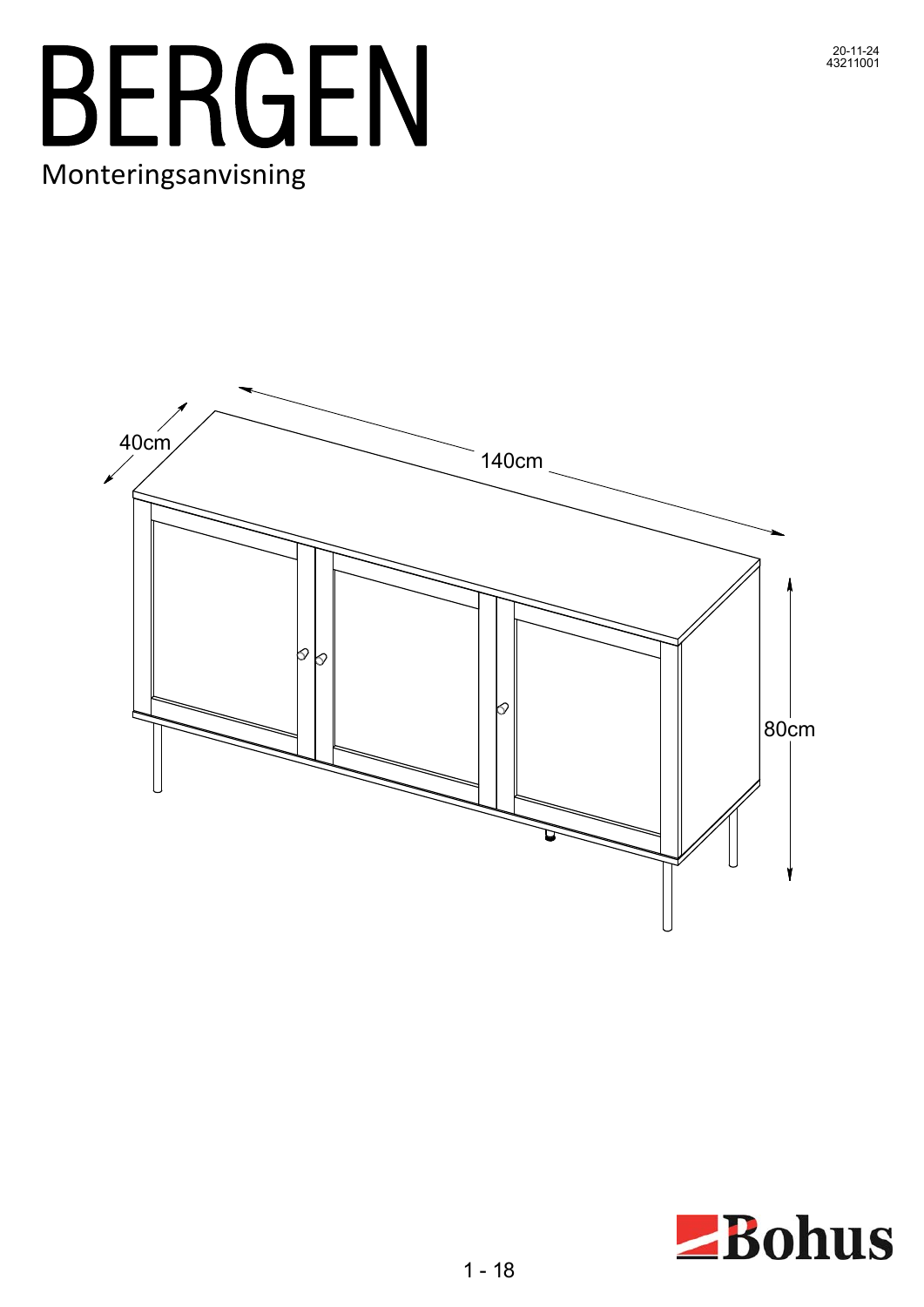| Réf./No. | Réf./Art. |   | Oty./Stck./Quantité   Size / Maß / Dimension (mm) | Oty./Stck./Quantité |  |  |
|----------|-----------|---|---------------------------------------------------|---------------------|--|--|
|          | 32759800  |   | 1401x400x18                                       |                     |  |  |
| 2        | 32759900  |   | 567x380x15                                        |                     |  |  |
| 3        | 32760000  |   | 567x380x15                                        |                     |  |  |
| 4        | 32760100  |   | 1401x400x15                                       |                     |  |  |
| 5        | 32760200  |   | 567x380x15                                        |                     |  |  |
| 6        | 32760300  |   | 910x380x15                                        |                     |  |  |
|          | 32760400  |   | 443x356x15                                        |                     |  |  |
| 8        | 32760500  |   | 920x286x3                                         |                     |  |  |
| 9        | 32760600  |   | 577x454x3                                         |                     |  |  |
| 10       | 32760700  |   | 920x286x3                                         |                     |  |  |
| 11       | 227608    |   | 195x50x50                                         |                     |  |  |
| 12       | 227609    | 4 | 200x50x50                                         |                     |  |  |
| 13       | 32761010  | 3 | 563x465x18                                        |                     |  |  |

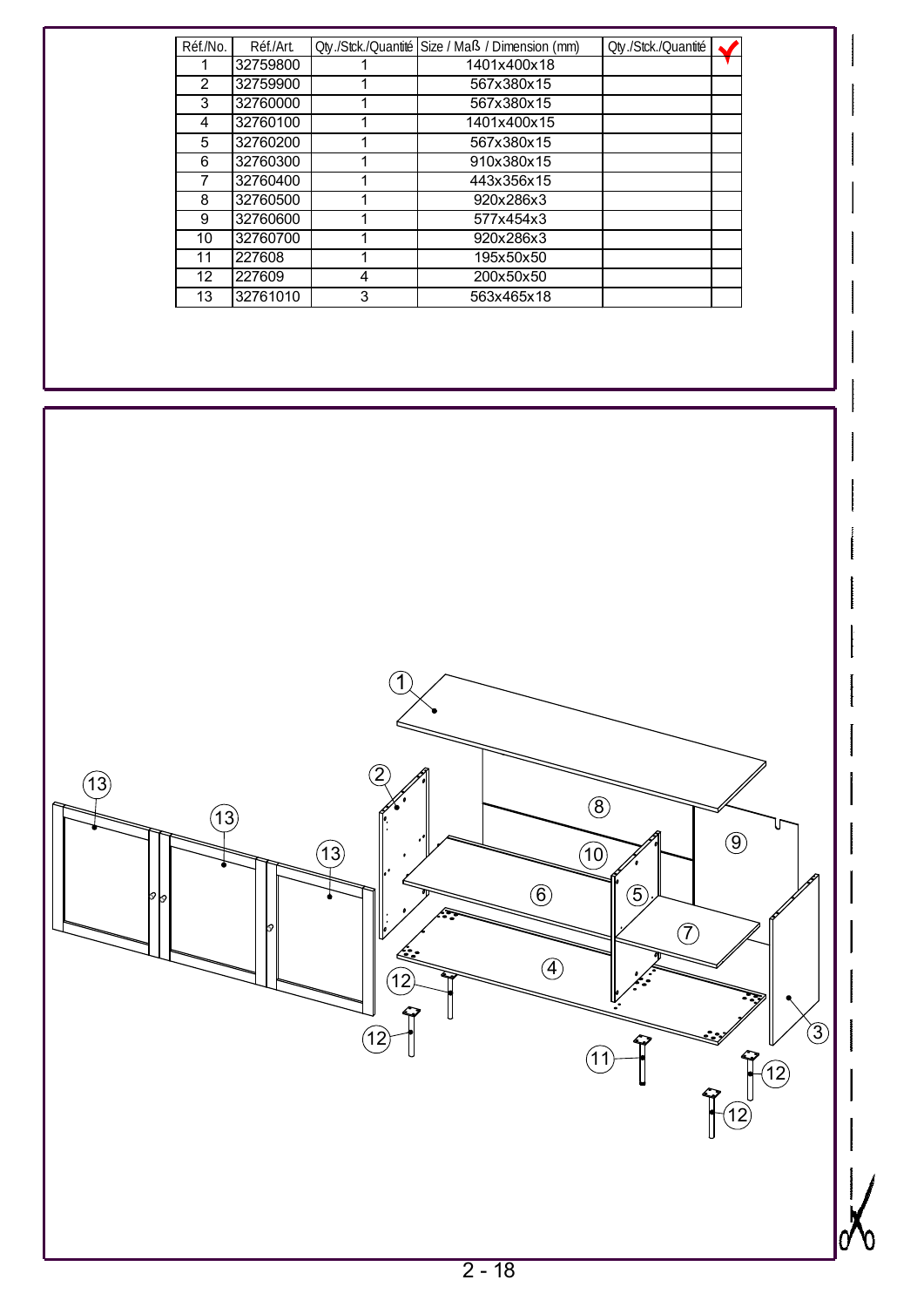| Réf./No. | Réf./Art. | Oty./Stck./Quantité | Réf./No. | Réf./Art. | Oty./Stck./Quantité |  |
|----------|-----------|---------------------|----------|-----------|---------------------|--|
| A        | 227613    | 16                  |          | 227612    | 2                   |  |
| B        | 227613    | 24                  | M        | 227387    | 3                   |  |
| C        | 227613    | 24                  | N        | 227613    | 3                   |  |
| D        | 227613    | $\mathcal{P}$       | P        | 227613    | 4                   |  |
| Е        | 227613    | 40                  | Q        | 227613    | 38                  |  |
| F        | 227613    | 18                  |          |           |                     |  |
| G        | 227613    | 20                  |          |           |                     |  |
| H        | 227613    | 20                  |          |           |                     |  |
| J        | 227613    |                     |          |           |                     |  |
| Κ        | 227611    | 4                   |          |           |                     |  |



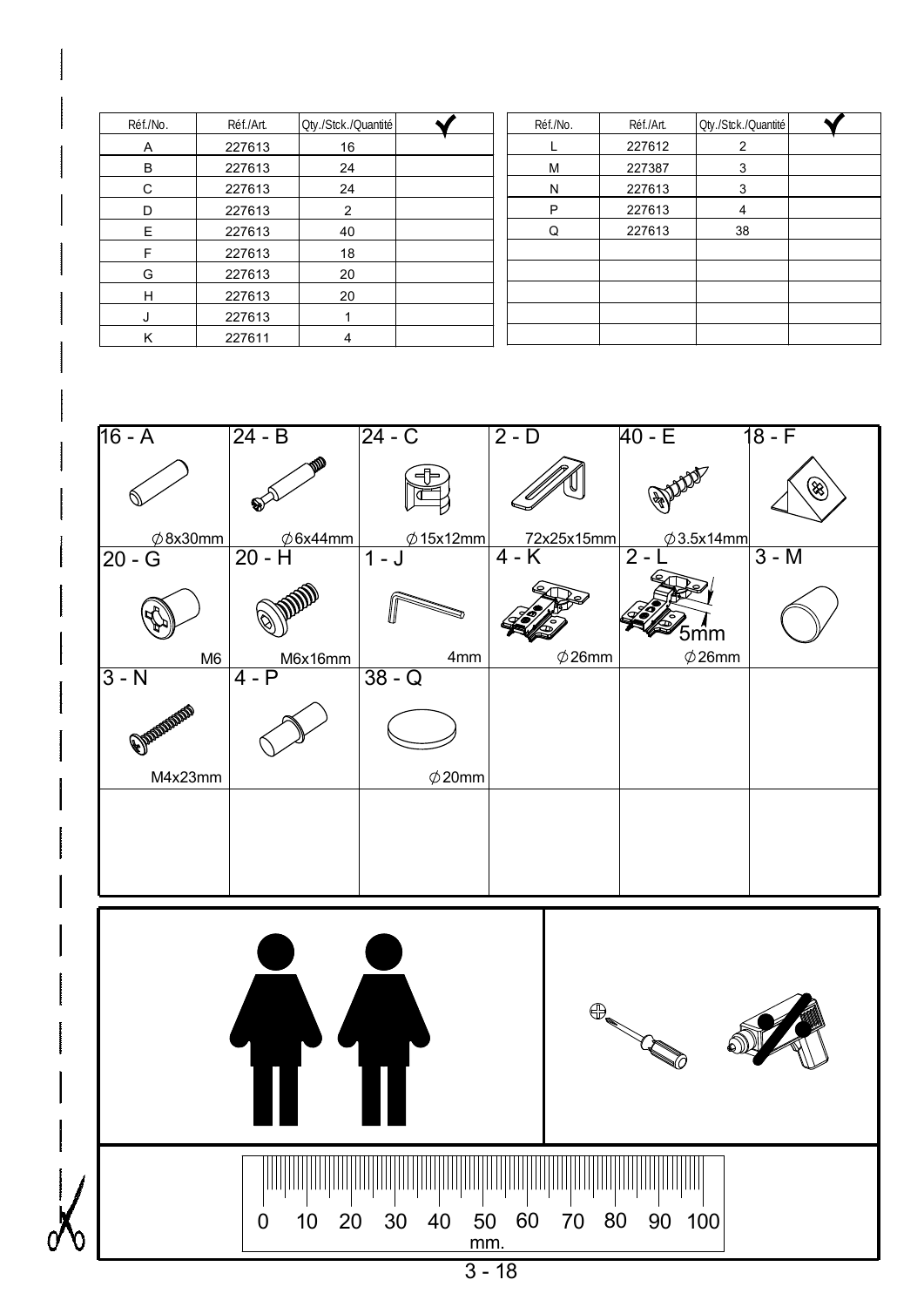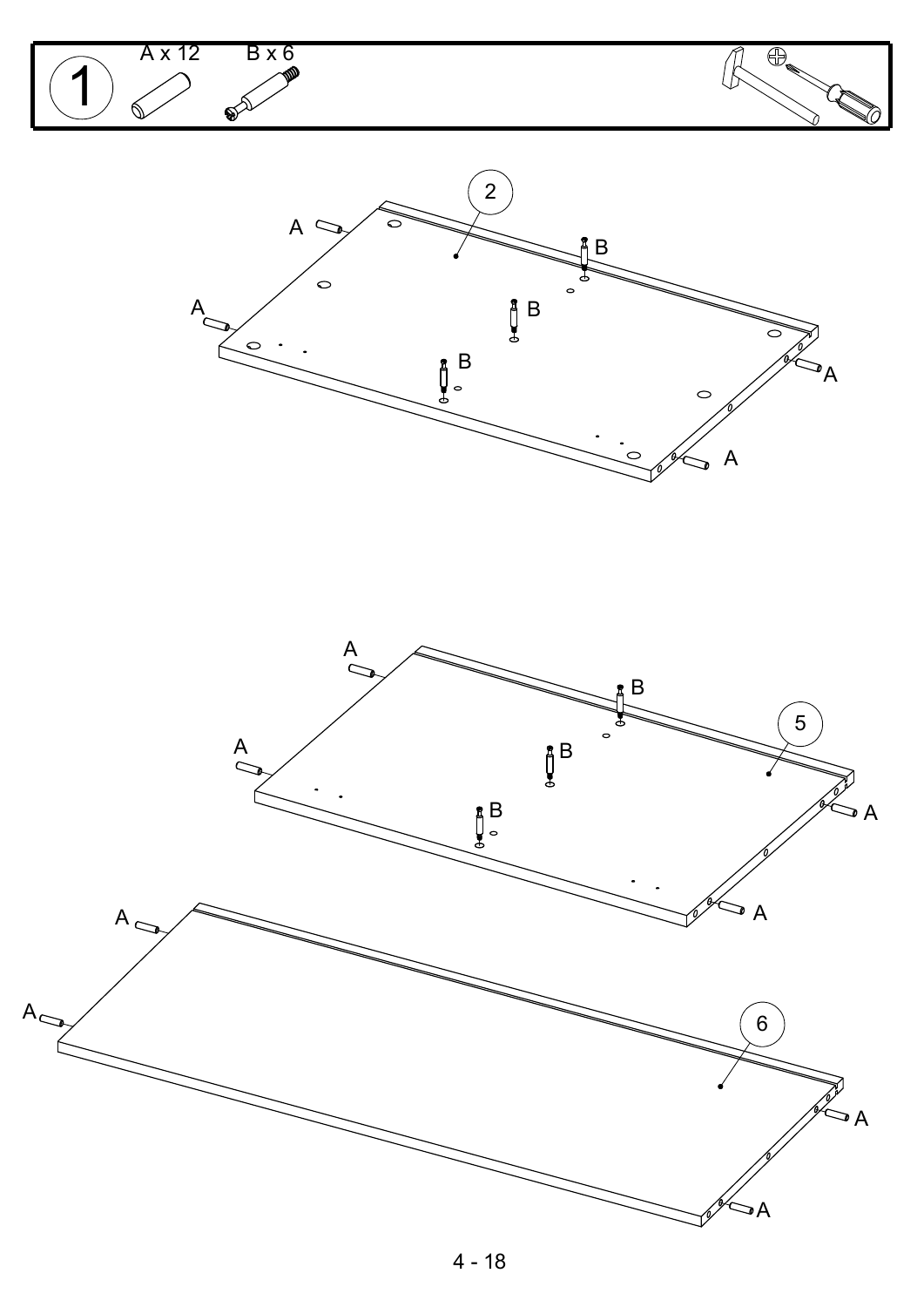



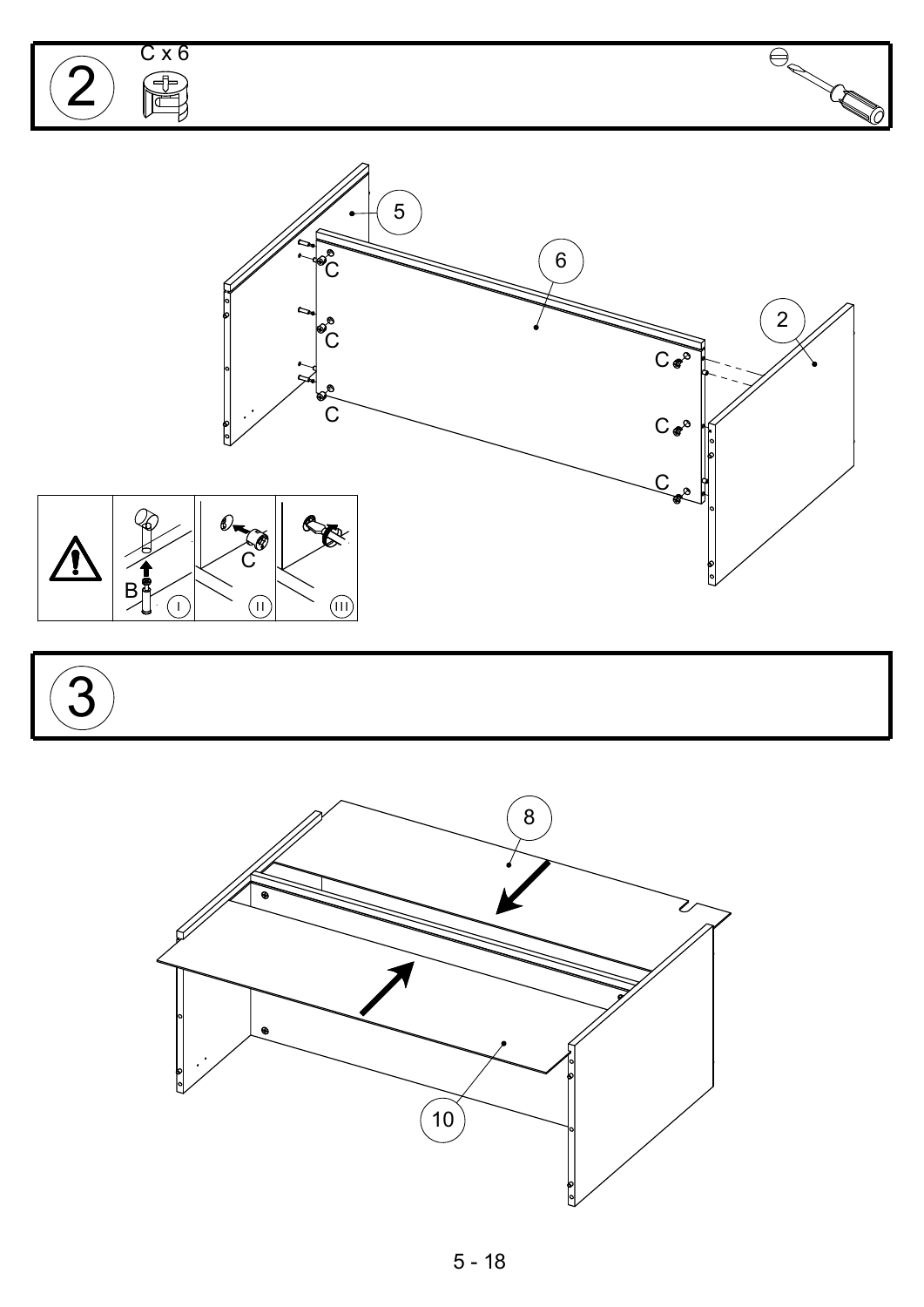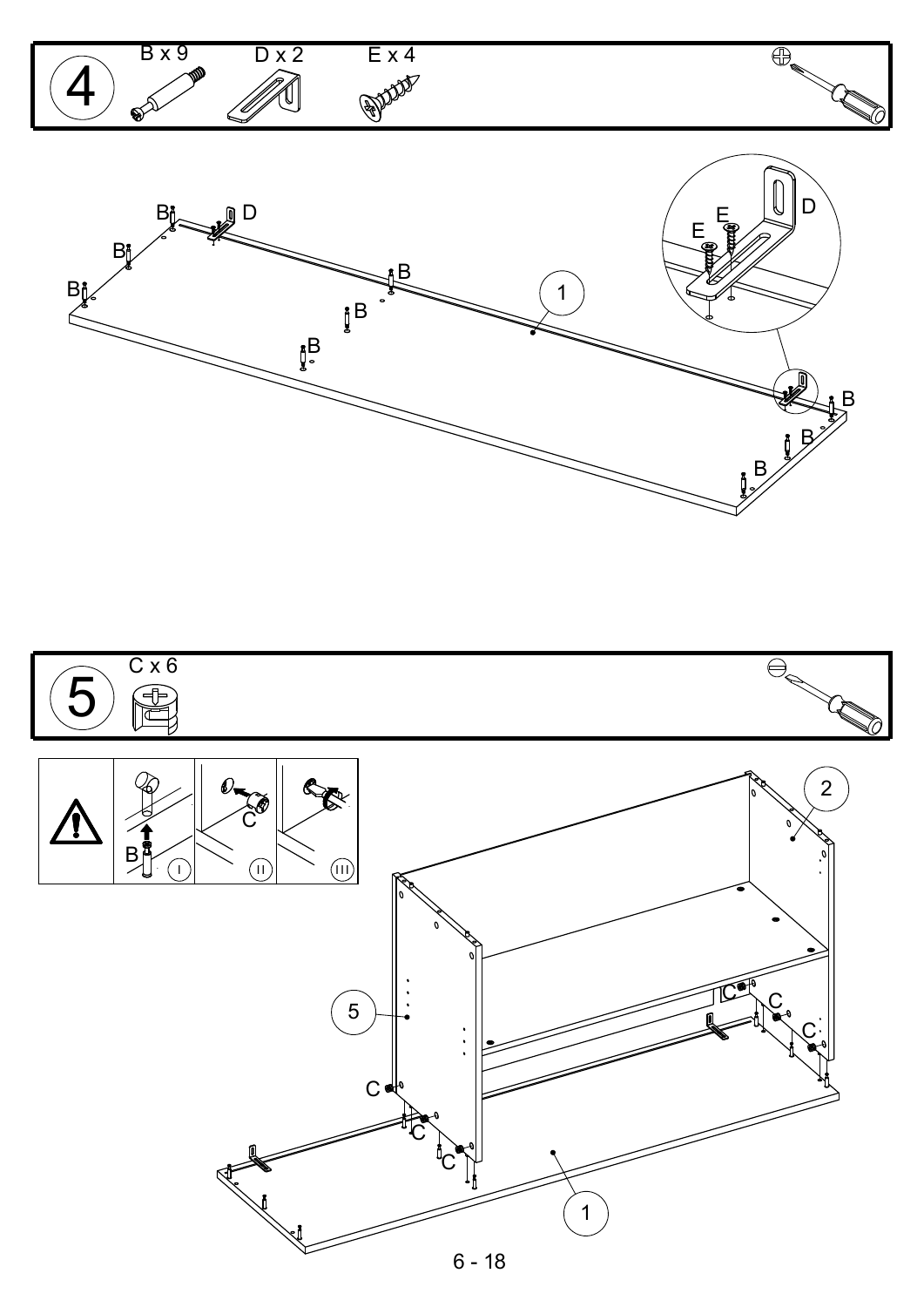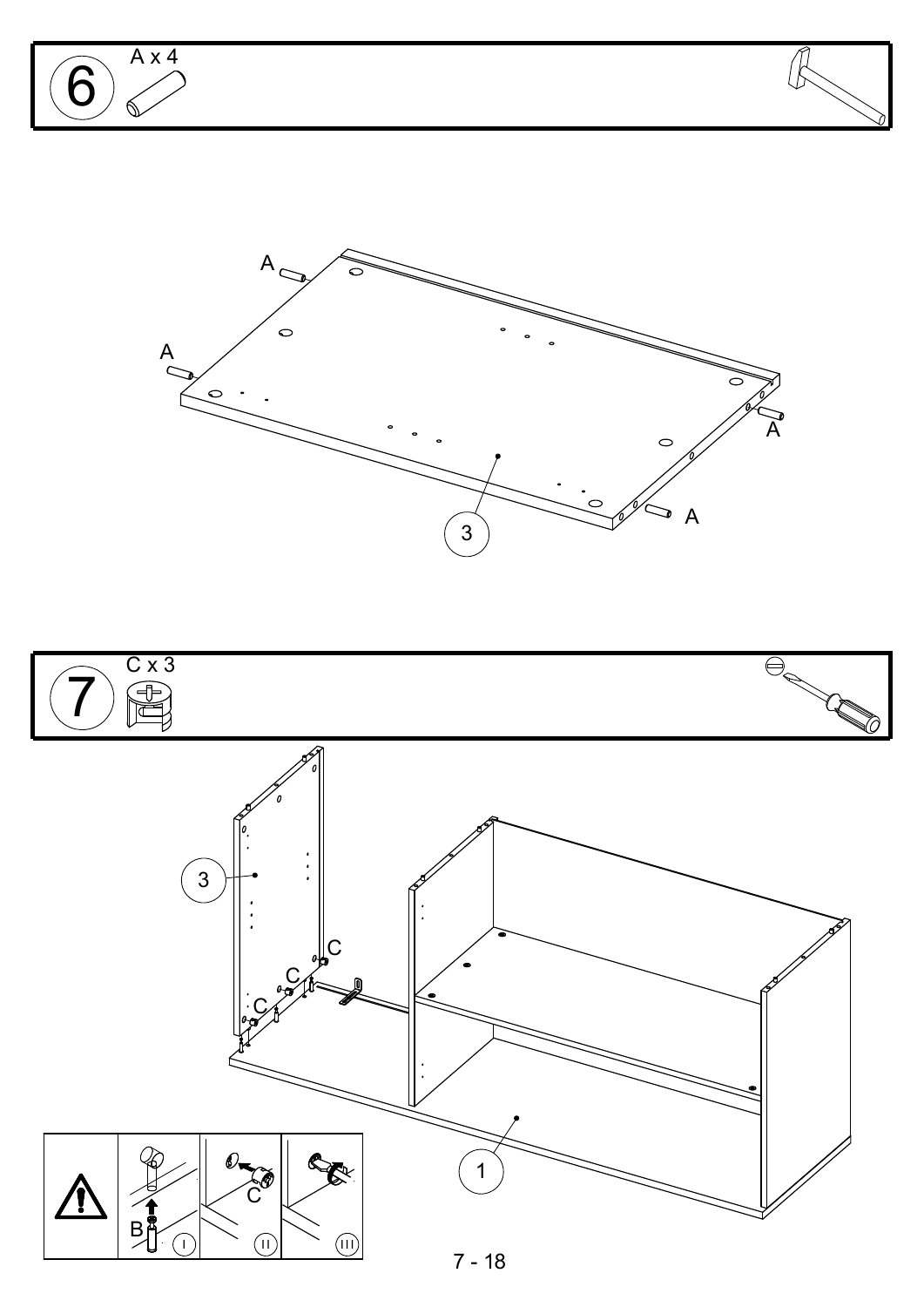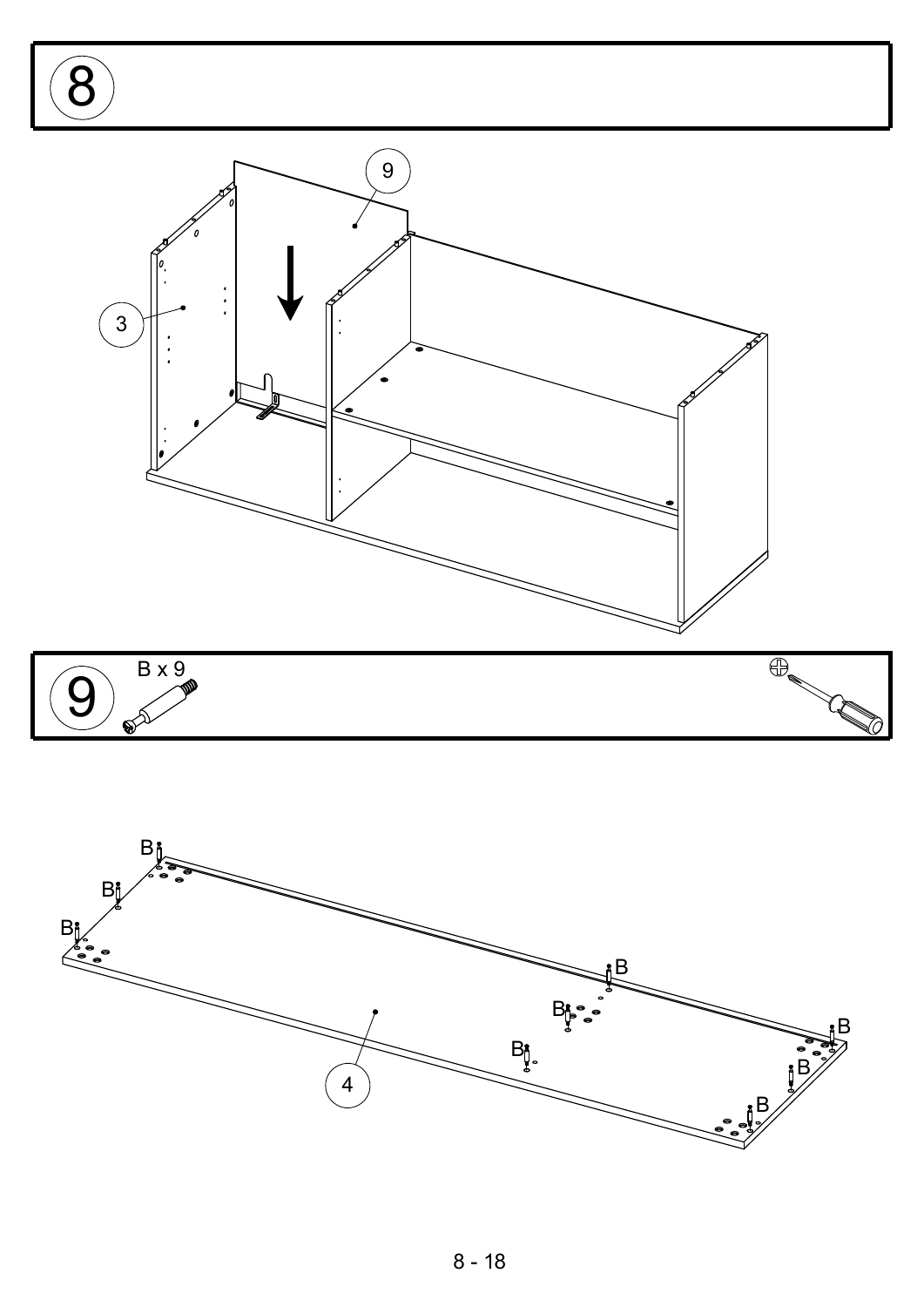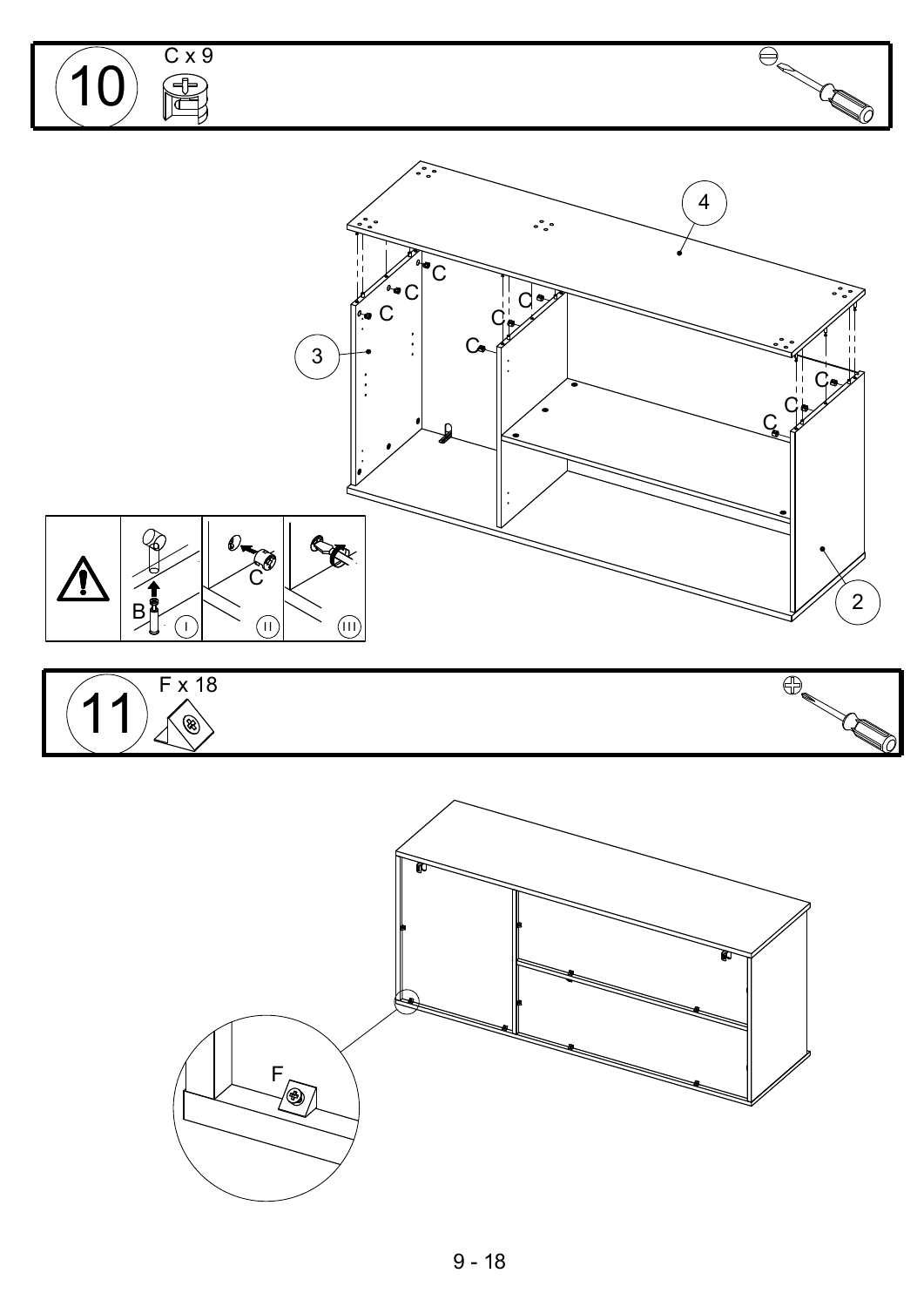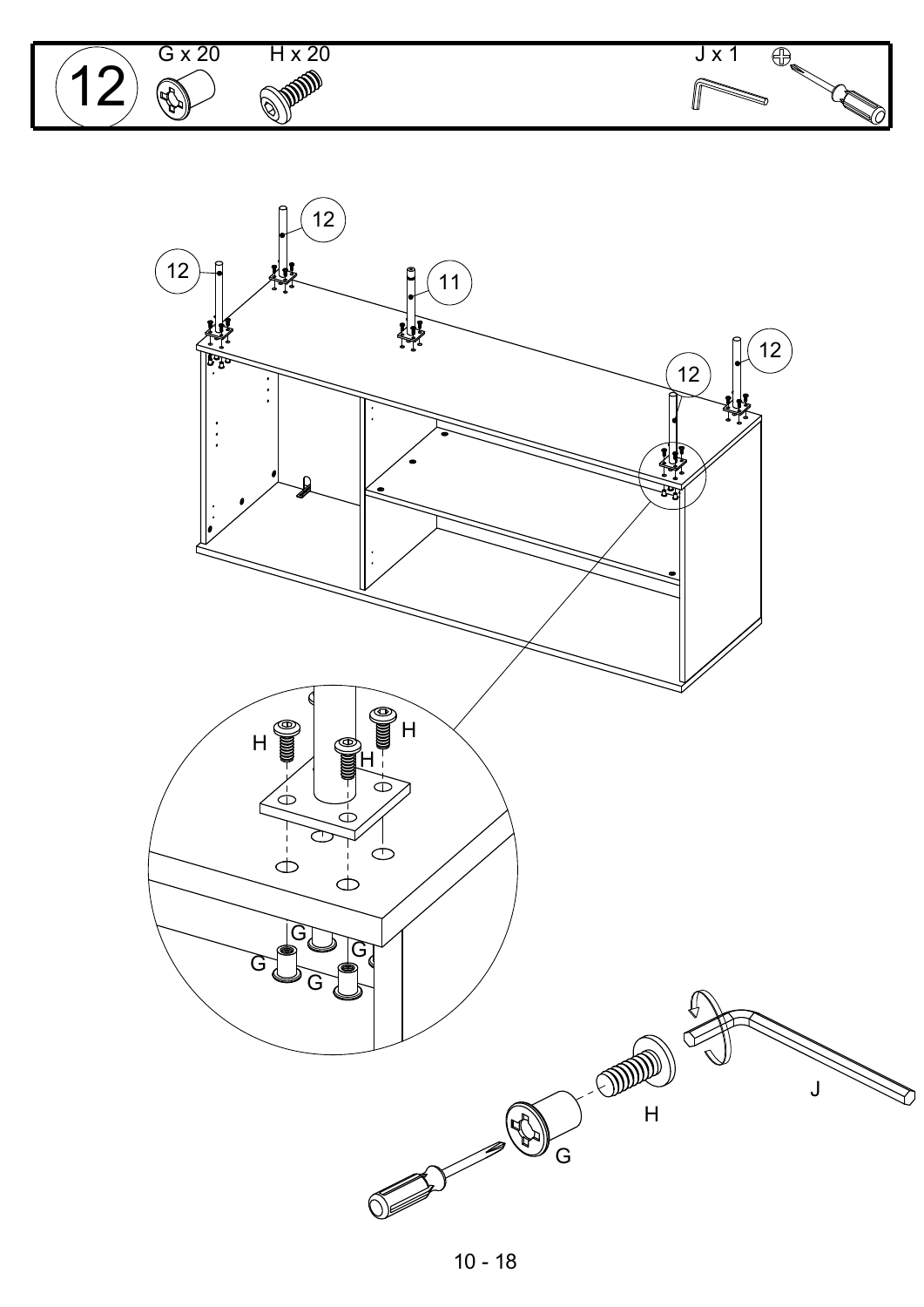

We recommend the use of the wall strap provided for safety reasons. Please follow the instructions included with the strap. N.B. Wall fixings are not included please source suitable fixings for your wall type. If in doubt, please consult a qualified tradesperson. WARNING: Always ensure the wall to be drilled is free from hidden electrical wires, water and gas pipes.

Please read separate instructions contained with this part (C) on the correct way of securing this strap.

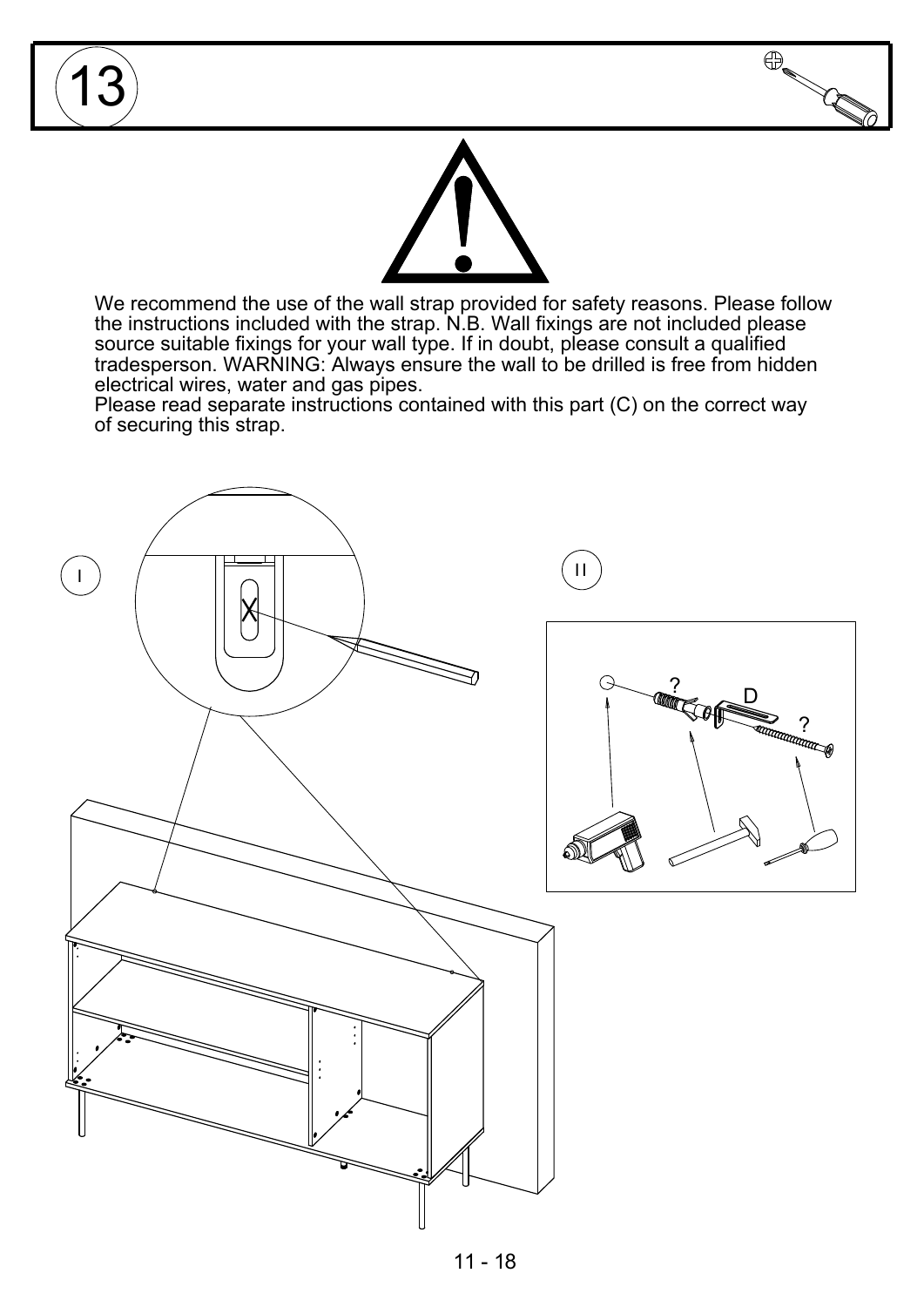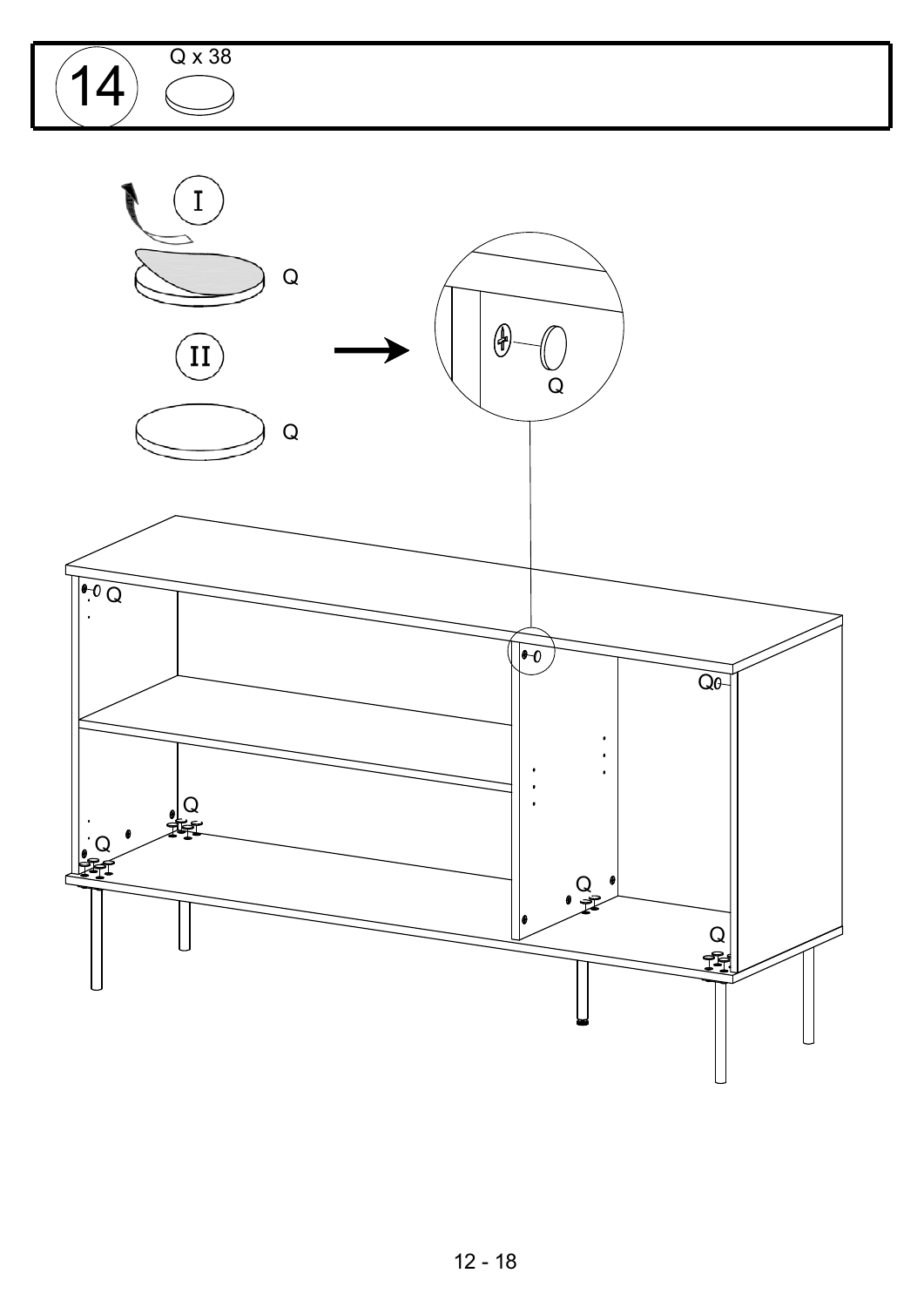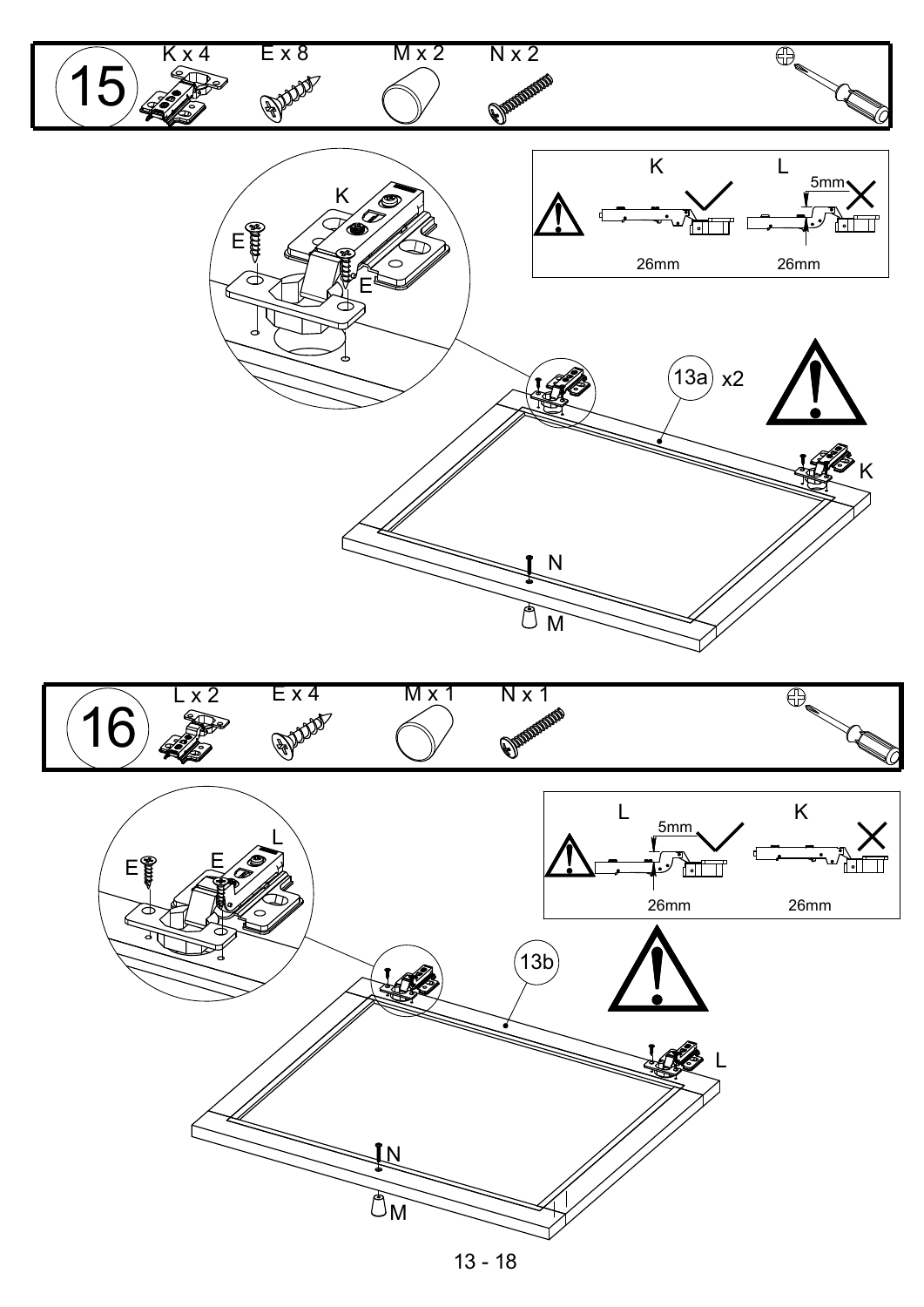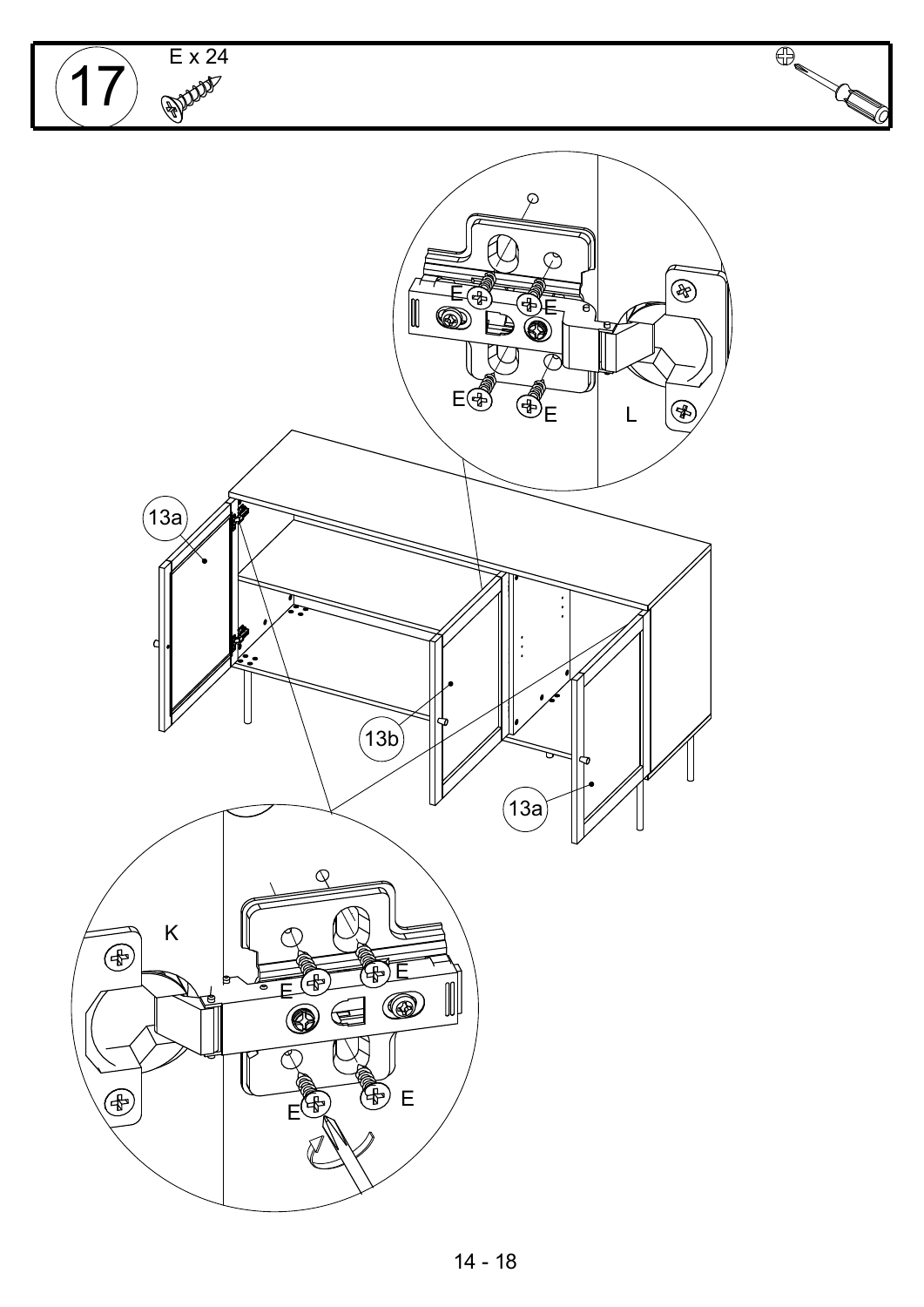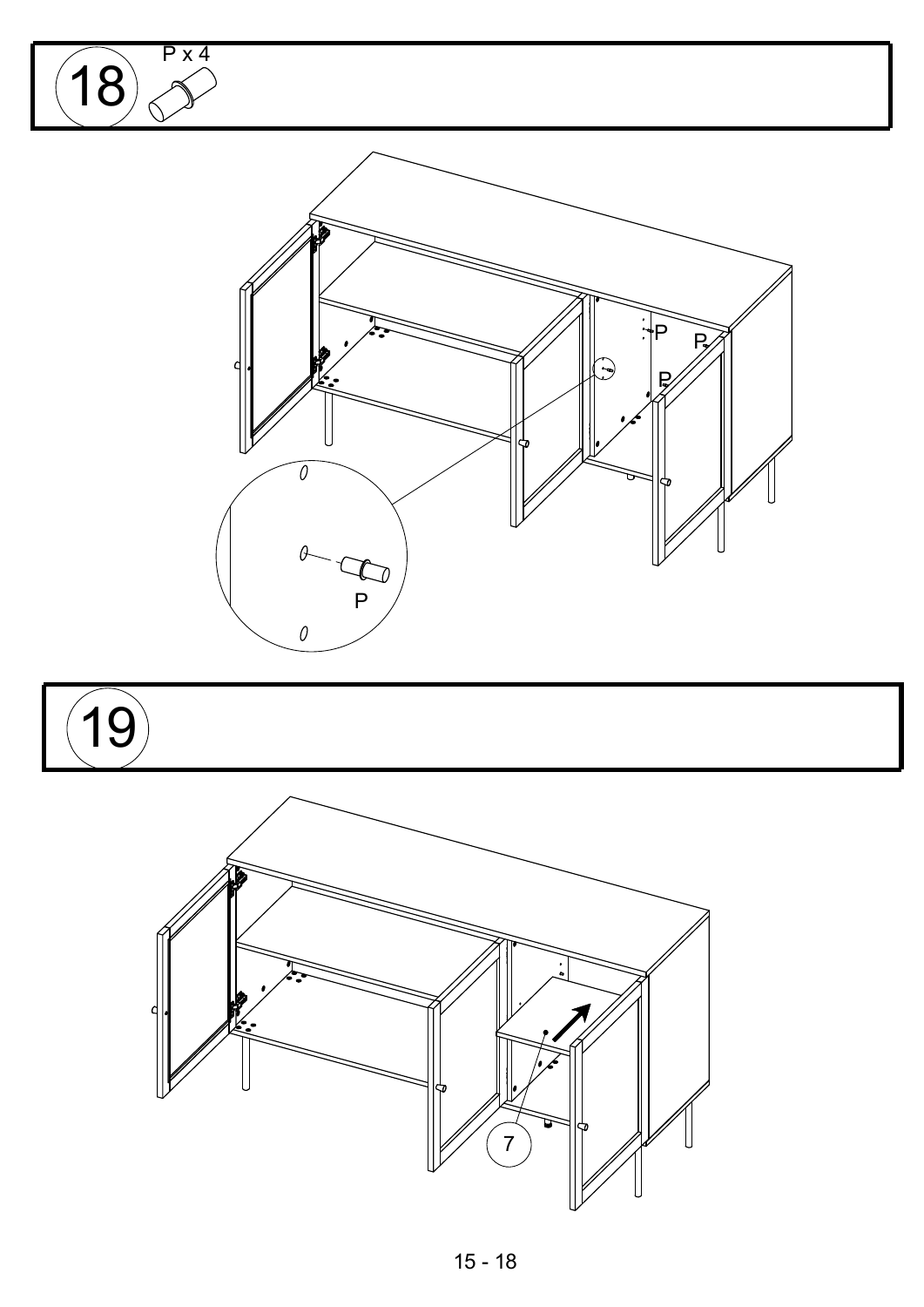$\overline{2}$ 

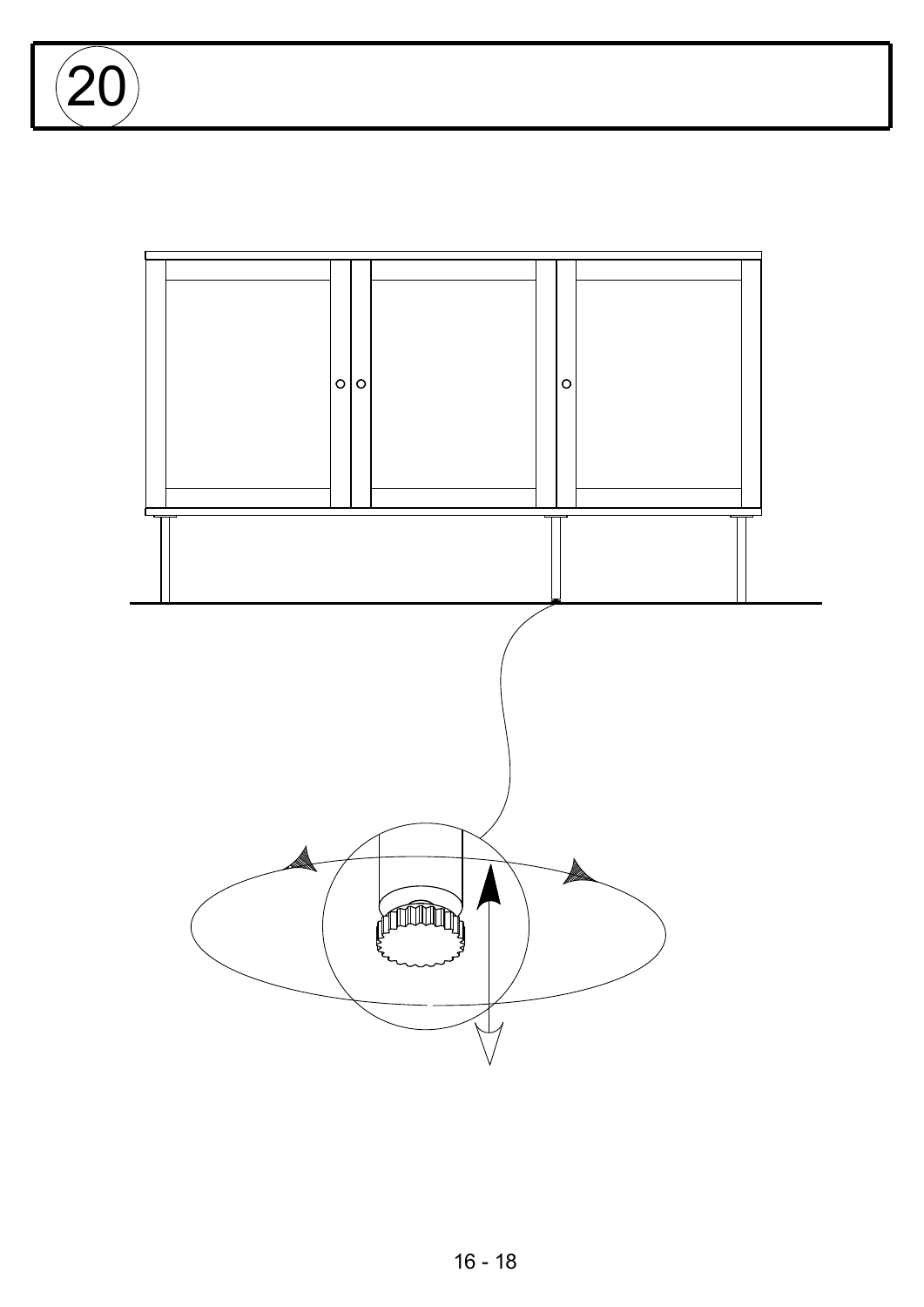